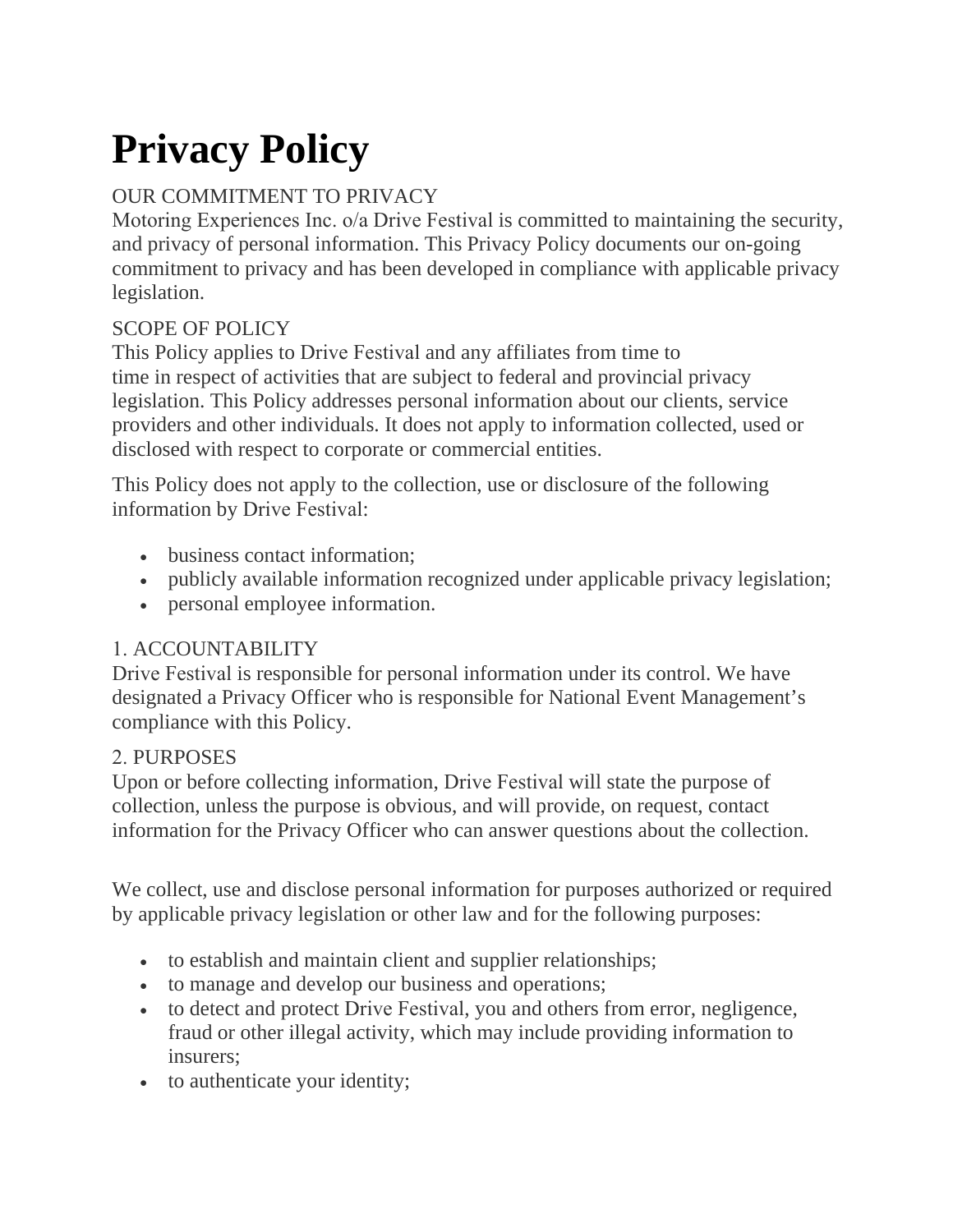- to provide information to anyone working with or for Drive Festival as needed for the provision of our services;
- to issue invoices, process payments and collect debts owed to Drive Festival;
- to comply with legal and regulatory requirements.

The above collections, uses and disclosures are a necessary part of your relationship with us.

We may also use your personal information for the following additional purposes:

- to offer you additional or alternative services and we may add it to subscriber lists which we prepare and use for this purpose;
- to provide you with newsletters, bulletins, information about upcoming events and other general information about related topics, and about Drive Festival;
- to contact you for survey purposes.

If you do not want us to use your personal information for these additional purposes you may at any time by provide written notice to the Drive Festival Privacy Officer. You will not be refused services merely because you advised Drive Festival to stop using information in these ways.

Before using or disclosing personal information for a purpose not previously identified, we will identify the new purpose and obtain your consent unless the use or disclosure is authorized or required by law.

#### 3. CONSENT

We will obtain your consent to collect, use or disclose personal information except where we are authorized or required by law to do so without consent. For example, we may collect, use or disclose personal information without your knowledge or consent where:

- the personal information is publicly available from a prescribed source, such as a telephone directory;
- Drive Festival is collecting or paying a debt;
- it is reasonable to expect that obtaining consent would compromise an investigation or proceeding.
- Your consent can be express, implied or given through an authorized representative such as a lawyer, agent or broker.

Consent may be provided orally, in writing, electronically, through inaction (such as when you fail to notify us that you do not wish your personal information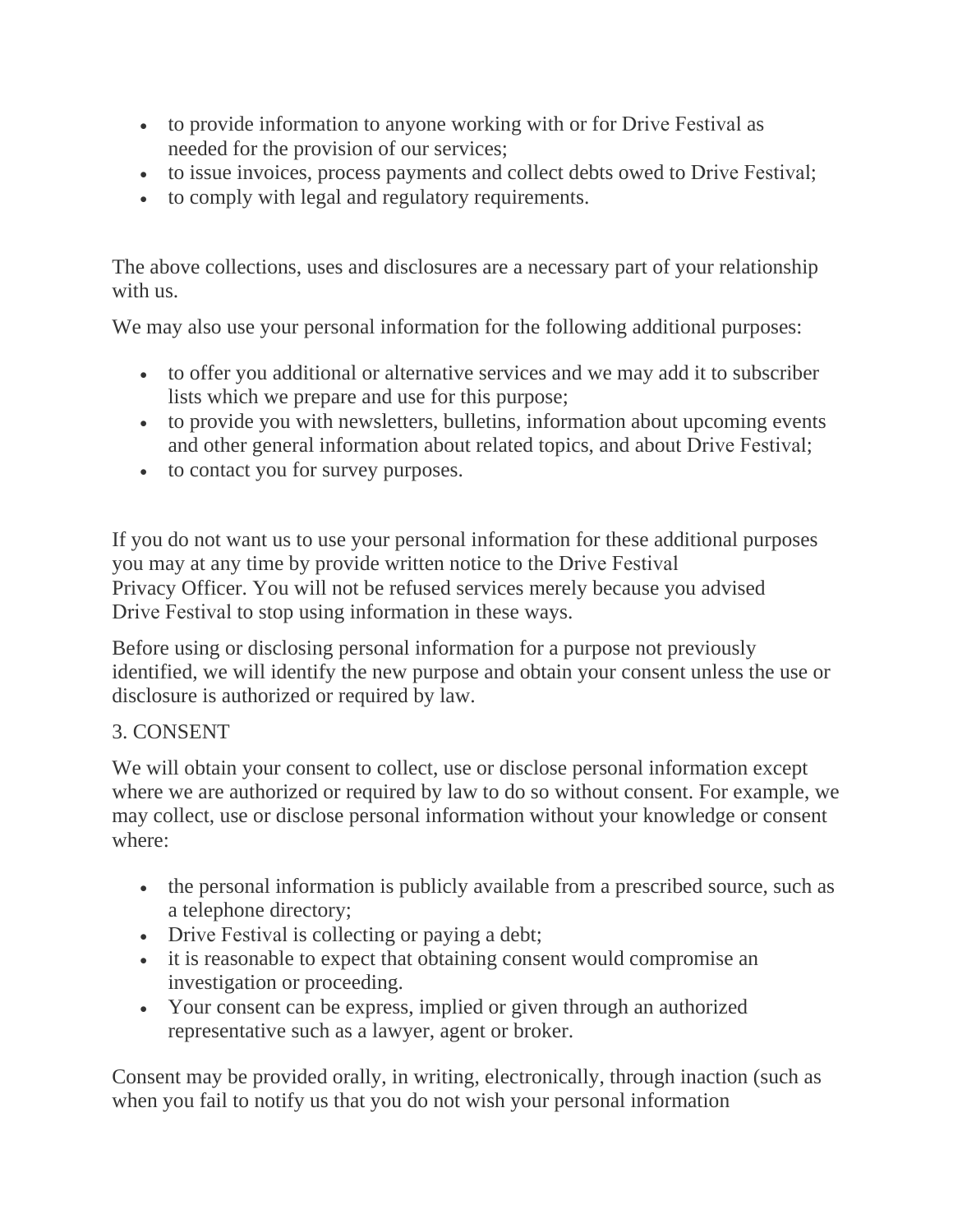collected/used/disclosed for optional purposes following reasonable notice of same) or otherwise. By providing personal information to us, you agree that we may collect, use and disclose such personal information as set out in this Privacy Policy and as otherwise permitted or required by law.

In certain circumstances personal information can be collected, used or disclosed without knowledge and consent if seeking the consent of the person might defeat the purpose of collecting the information such as in the investigation of a breach of an agreement or a contravention of a federal or provincial law.

Drive Festival may from time to time engage outside suppliers, including technology providers.

You may withdraw consent at any time, subject to legal or contractual restrictions, provided that reasonable notice of withdrawal of consent is given to Drive Festival. On receipt of notice of withdrawal of consent, we will inform you of the likely consequences of the withdrawal of consent, which may include our inability to provide services for which that information is necessary.

#### 4. LIMITS ON COLLECTION OF PERSONAL INFORMATION

We will not collect personal information indiscriminately and will limit collection of personal information to that which is reasonable and necessary to provide our services and which is reasonable and necessary for the purposes consented to by you. Drive Festival also collects personal information as authorized or required by law.

In certain circumstances personal information can be collected, used or disclosed without the knowledge and consent of the person (see Section 3).

#### 5. LIMITS FOR USING, DISCLOSING AND RETAINING PERSONAL INFORMATION

Your personal information will only be used or disclosed for the purposes set out above and as authorized by law.

We will retain personal information only as long as necessary for the fulfillment of the purpose for which it was collected, except with the consent of the person or as required by law. Depending on the circumstances, where personal information has been used to make a decision about a person, Drive Festival will retain, for a period of time that is reasonably sufficient to allow for access by the person, either the actual information or the rationale for making the decision.

We will destroy, erase or make anonymous documents or other records containing personal information as soon as it is reasonable to assume that the original purpose is no longer being served by retention of the information and retention is no longer necessary for legal or business purposes.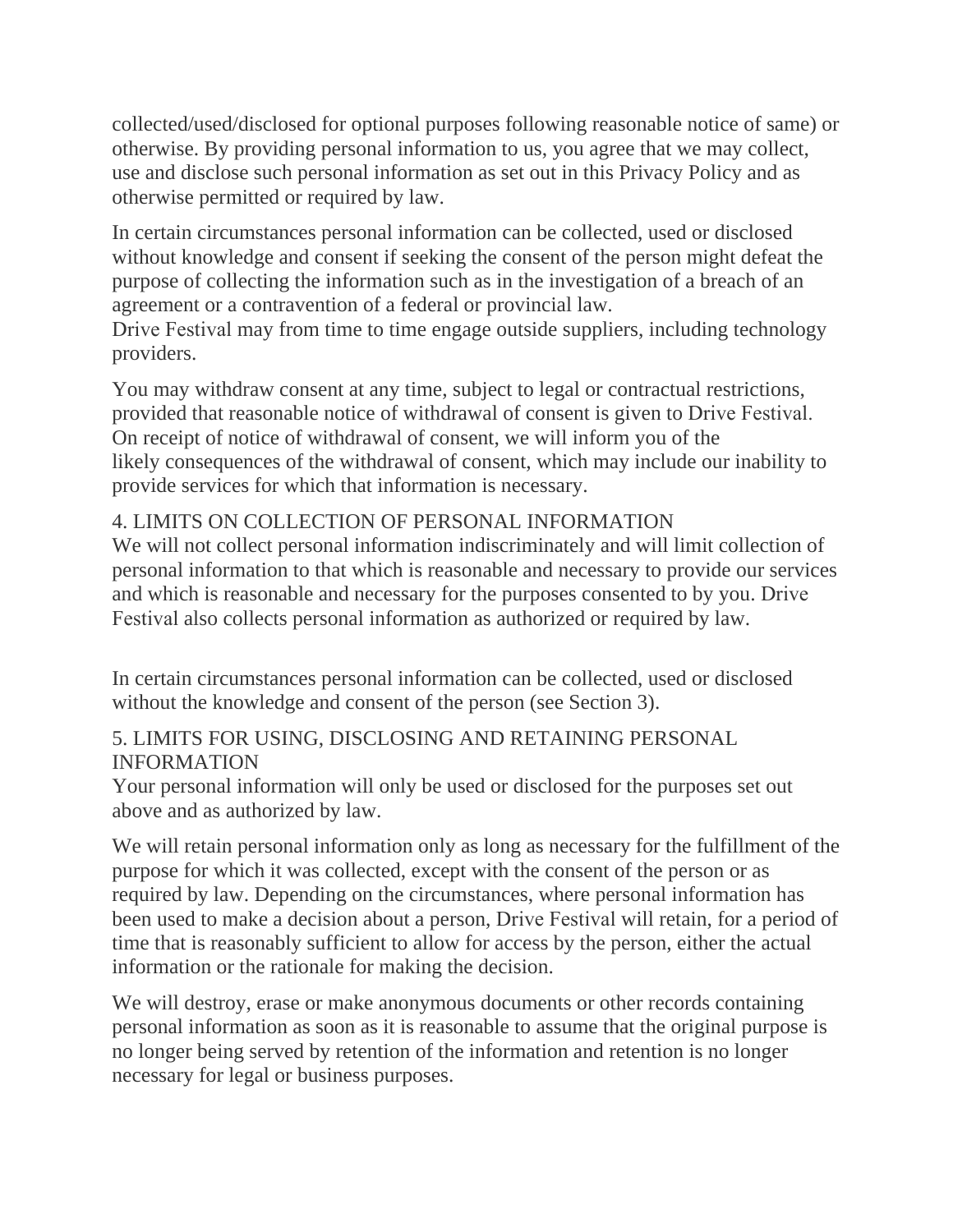We will take due care when destroying personal information so as to prevent unauthorized access to the information.

#### 6. ACCURACY

We will make reasonable efforts to ensure that personal information we collect, use or disclose is accurate and complete. In some cases, we rely on you to ensure that certain information, such as your address or telephone number, is current, complete and accurate.

If you demonstrate the inaccuracy or incompleteness of personal information, we will amend the information as required. If appropriate, we will send the amended information to third parties to whom the information has been disclosed.

When a challenge regarding the accuracy of personal information is not resolved to your satisfaction, we will annotate the personal information under our control with a note that the correction was requested but not made.

#### 7. SAFEGUARDING PERSONAL INFORMATION

Drive Festival protects the personal information in its custody or control by making reasonable security arrangements to prevent unauthorized access, collection, use, disclosure, copying, modification, disposal or similar risks.

Drive Festival will take reasonable steps, through contractual or other reasonable means, to ensure that a comparable level of personal information protection is implemented by its suppliers and agents who assist in providing products and services to you.

Please note that confidentiality and security are not assured when information is transmitted through e-mail or other electronic communication. We will not be responsible for any loss or damage as a result of a breach of security and/or confidentiality when you transmit information to us by e-mail or other electronic communication or when we transmit such information by such means at your request.

### 8. OPENNESS

Drive Festival is open about the policies and procedures it uses to protect your personal information. Information about these policies and procedures will be made available. However, to ensure the integrity of our security procedures and business methods, we do not disclose sensitive information about our policies and procedures.

### 9. PROVIDING ACCESS

You have a right to access your personal information held by Drive Festival.

Upon written request and authentication of identity, we will provide you with your personal information under our control, information about the ways in which that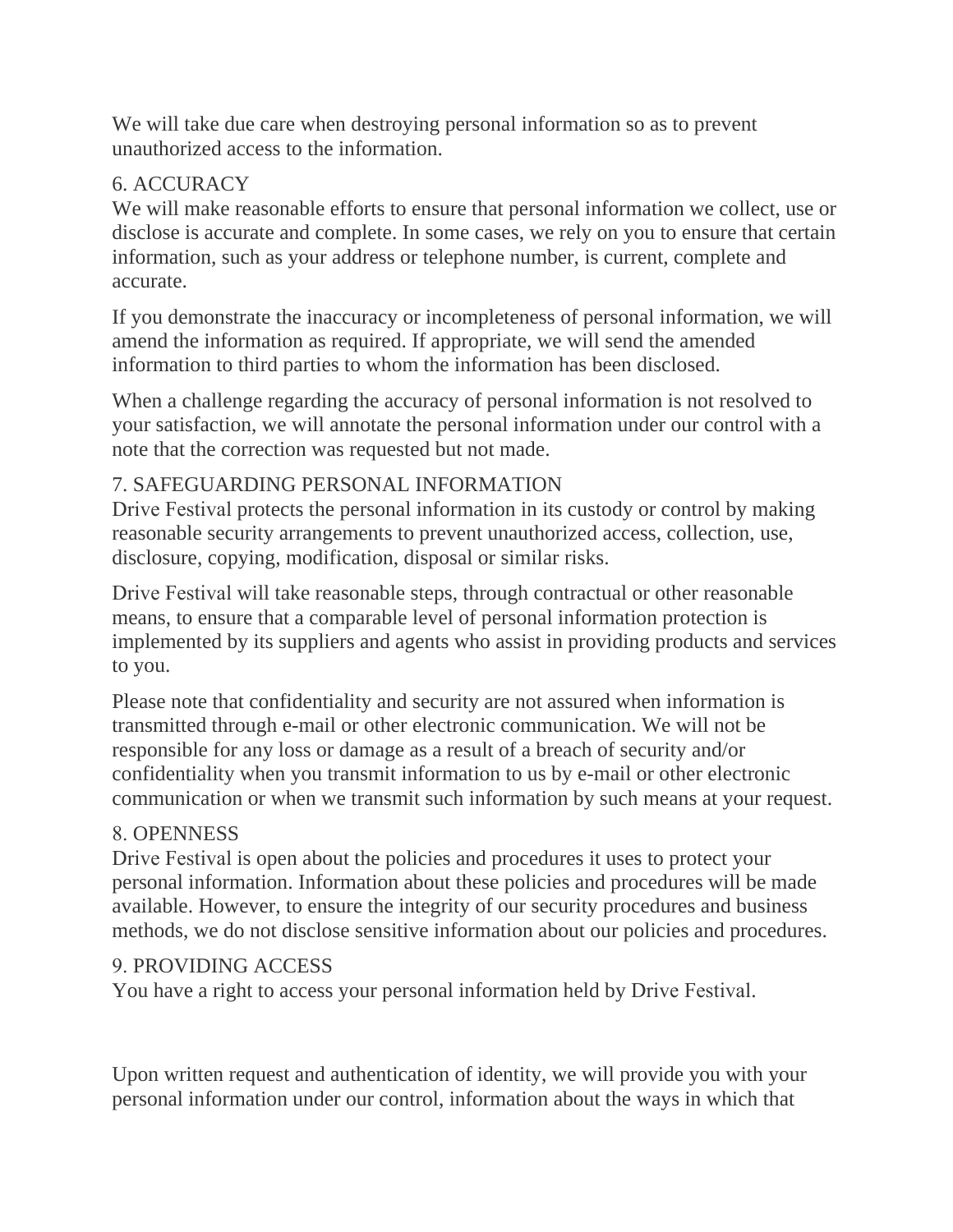information is being used and a description of the individuals and organizations to whom that information has been disclosed.

We may charge a reasonable fee for providing information in response to an access request and will provide an estimate of any such fee upon receiving an access to information request. We may require a deposit for all or part of the fee.

We will make the information available within 30 days or provide written notice where additional time is required to fulfil the request.

In some situations, we may not be able to provide access to certain personal information. This may be the case where, for example, disclosure would reveal personal information about another individual, the personal information is protected by solicitor/client privilege, the information was collected for the purposes of an investigation, disclosure of the information would reveal confidential commercial information that, if disclosed, could harm the competitive position of Drive Festival , or where we exercise our solicitor's lien against materials in our files in respect of outstanding accounts. Drive Festival may also be prevented by law from providing access to certain personal information.

Where an access request is refused, we will notify you in writing, document the reasons for refusal and outline further steps which are available to you.

#### 10. WEBSITE

We use your IP address to help administer our website. Your IP address is also used to gather broad, aggregated demographic information. When you submit a transaction we may store your IP address for validation and to protect against fraud. Our site may use cookies to make sure you don't see the same ad repeatedly. We may use cookies to deliver content specific to your interests, to save your password so you don't have to re-enter it every time you visit our site, and for other purposes set out below:

We use cookies to remind us who you are and to find your account information in our database when you access a service so you do not need to log in at every visit. This helps us to provide you with service tailored to your specific needs and interests.

- A cookie may be created when you register for a service.
- We use cookies to determine the browser the visitor uses so the site can be designed to work properly with the most common versions of different browsers.
- Advertisers that place ads with Drive Festival may use cookies.
- We use cookies to estimate our audience size. Your browser is given a unique cookie that helps us determine whether yours is a repeat visit or a first visit.